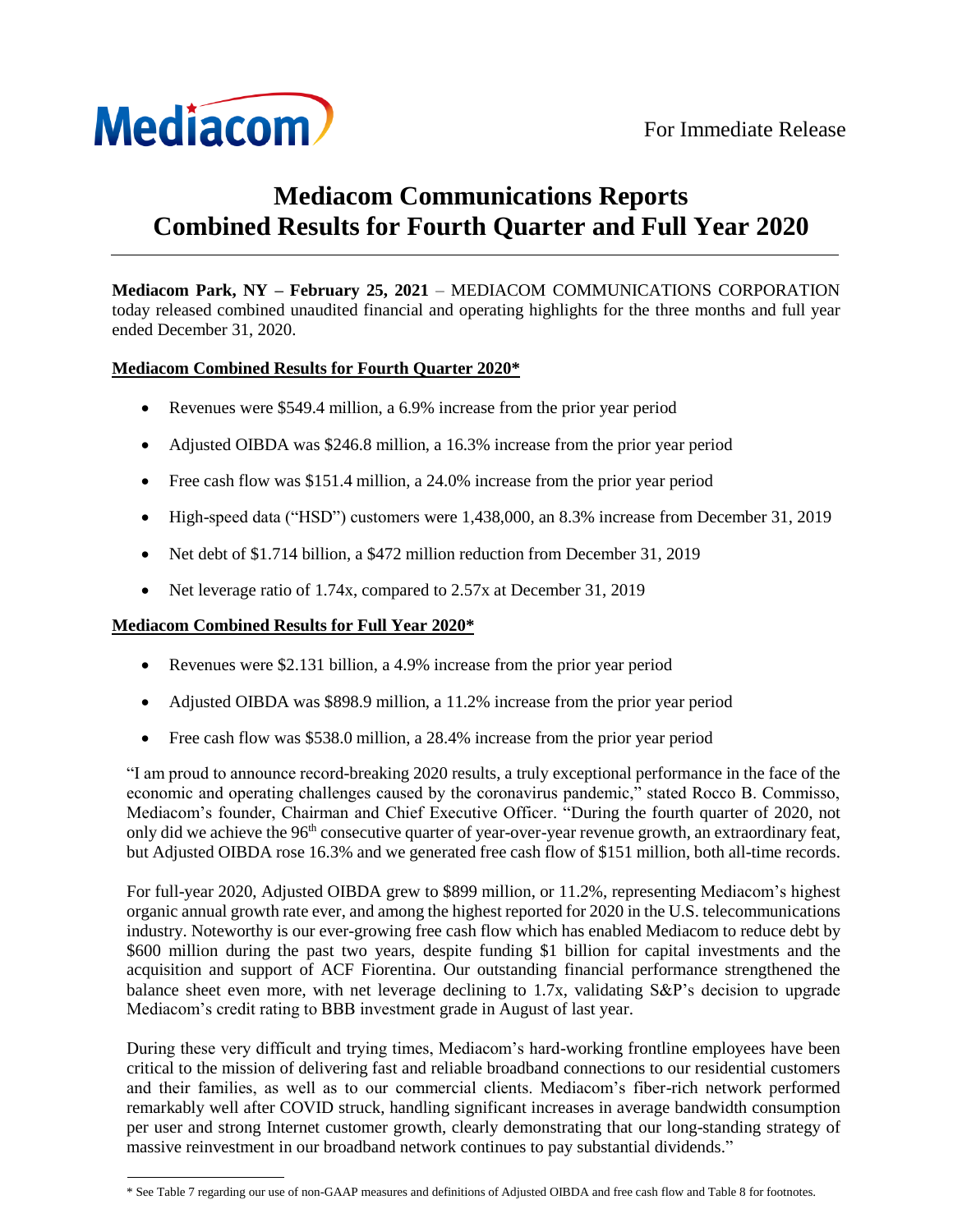## **TABLE 1\* Mediacom Communications Corporation Selected Combined Financial and Operating Data (Dollars in thousands, except per unit data) (Unaudited)**

|                                    |      | <b>Three Months Ended</b><br>December 31, |               |             |
|------------------------------------|------|-------------------------------------------|---------------|-------------|
|                                    | 2020 |                                           | 2019          | YoY% Change |
| High-speed data ("HSD")            | \$   | 249,803                                   | \$<br>217,820 | 14.7%       |
| Video                              |      | 166,658                                   | 178,653       | $(6.7\%)$   |
| Phone                              |      | 29,280                                    | 29,926        | $(2.2\%)$   |
| Business services                  |      | 74,321                                    | 72,639        | 2.3%        |
| Advertising                        |      | 29,304                                    | 14,877        | 97.0%       |
| <b>Total revenues</b>              | \$   | 549,366                                   | \$<br>513,915 | $6.9\%$     |
| Service costs                      |      | (205,690)                                 | (208,791)     | $(1.5\%)$   |
| SG&A expenses                      |      | (81,612)                                  | (81,743)      | $(0.2\%)$   |
| Management fees                    |      | (16,000)                                  | (11,500)      | 39.1%       |
| OIBDA <sup>(a)</sup>               | \$   | 246,064                                   | \$<br>211,881 | $16.1\%$    |
| Non-cash, share based compensation |      | 707                                       | 385           | 83.6%       |
| Adjusted OIBDA (a)                 | \$   | 246,771                                   | \$<br>212,266 | 16.3%       |
| Cash interest expense (a)          |      | (6,807)                                   | (19,670)      | $(65.4\%)$  |
| Capital expenditures               |      | (88, 595)                                 | (70,515)      | 25.6%       |
| Free cash flow (a)                 | \$   | 151,369                                   | \$<br>122,081 | 24.0%       |
| Adjusted OIBDA margin (b)          |      | 44.9%                                     | 41.3%         |             |

|                                       | <b>December 31, 2020</b> | December 31, 2019 | YoY% Change |
|---------------------------------------|--------------------------|-------------------|-------------|
| <b>HSD</b> customers                  | 1,438,000                | 1,328,000         | 8.3%        |
| Video customers                       | 643,000                  | 710,000           | $(9.4\%)$   |
| Phone customers                       | 586,000                  | 613,000           | $(4.4\%)$   |
| <b>Primary service units ("PSUs")</b> | 2,667,000                | 2,651,000         | $0.6\%$     |
| HSD customer increases                | 13,000                   | 12,000            |             |
| Video customer declines               | (20,000)                 | (19,000)          |             |
| Phone customer declines               | (13,000)                 | (3,000)           |             |
| <b>Ouarterly PSU declines</b>         | (20,000)                 | (10,000)          |             |

÷

|                                        | <b>December 31, 2020</b>     | December 31, 2019 |                        |  |
|----------------------------------------|------------------------------|-------------------|------------------------|--|
| Total debt (c)<br>Cash                 | \$<br>1,750,000<br>(36, 414) | \$                | 2,215,000<br>(29, 733) |  |
| Net debt                               | \$<br>1,713,586              | \$                | 2,185,267              |  |
| Unused lines of credit (d)             | \$<br>679,606                | \$                | 628,823                |  |
| Net leverage ratio $(e)$               | 1.74x                        |                   | 2.57x                  |  |
| Interest coverage ratio <sup>(f)</sup> | 36.25x                       |                   | 10.79x                 |  |

\* See Table 7 for information about our use of non-GAAP measures and definitions of OIBDA, Adjusted OIBDA and free cash flow and Table 8 for footnotes.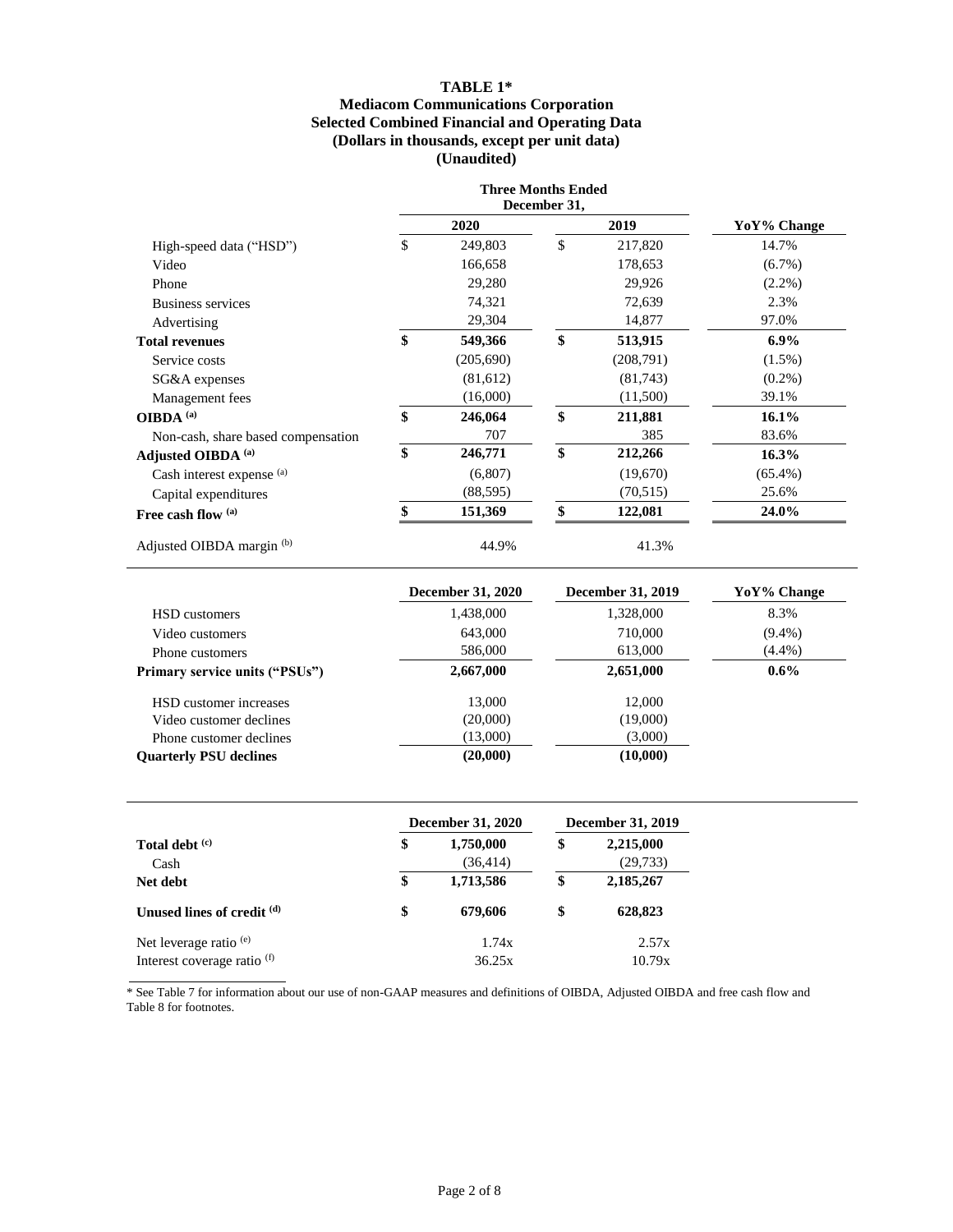## **TABLE 2\* Mediacom Communications Corporation Selected Combined Financial and Operating Data (Dollars in thousands, except per unit data) (Unaudited)**

|                                    |      | <b>Year Ended</b><br>December 31, |      |                   |             |
|------------------------------------|------|-----------------------------------|------|-------------------|-------------|
|                                    | 2020 |                                   | 2019 |                   | YoY% Change |
| High-speed data ("HSD")            | \$   | 943,988                           | \$   | 840,958           | 12.3%       |
| Video                              |      | 707,510                           |      | 738,542           | $(4.2\%)$   |
| Phone                              |      | 117,919                           |      | 119,145           | $(1.0\%)$   |
| Business services                  |      | 294,966                           |      | 285,403           | 3.4%        |
| Advertising                        |      | 66,841                            |      | 47,192            | 41.6%       |
| <b>Total revenues</b>              | \$   | 2,131,224                         | \$   | 2,031,240         | 4.9%        |
| Service costs                      |      | (856, 916)                        |      | (854, 862)        | 0.2%        |
| SG&A expenses                      |      | (325, 259)                        |      | (325, 881)        | $(0.2\%)$   |
| Management fees                    |      | (53,000)                          |      | (44,000)          | 20.5%       |
| OIBDA <sup>(a)</sup>               | \$   | 896,049                           | \$   | 806,497           | 11.1%       |
| Non-cash, share based compensation |      | 2,828                             |      | 1,539             | 83.8%       |
| Adjusted OIBDA (a)                 | \$   | 898,877                           | \$   | 808,036           | 11.2%       |
| Cash interest expense (a)          |      | (39, 887)                         |      | (92, 524)         | $(56.9\%)$  |
| Capital expenditures               |      | (320, 953)                        |      | (296, 597)        | 8.2%        |
| Free cash flow (a)                 | \$   | 538,037                           | \$   | 418,915           | 28.4%       |
| Adjusted OIBDA margin (b)          |      | 42.2%                             |      | 39.8%             |             |
|                                    |      | <b>December 31, 2020</b>          |      | December 31, 2019 | YoY% Change |

|                                        | December 31, 2020 | December 31, 2019 | Yo Y % Change |
|----------------------------------------|-------------------|-------------------|---------------|
| HSD customers                          | 1,438,000         | 1,328,000         | 8.3%          |
| Video customers                        | 643,000           | 710,000           | $(9.4\%)$     |
| Phone customers                        | 586,000           | 613,000           | $(4.4\%)$     |
| <b>Primary service units ("PSUs")</b>  | 2,667,000         | 2,651,000         | $0.6\%$       |
| HSD customer increases                 | 110,000           | 64,000            |               |
| Video customer declines                | (67,000)          | (66,000)          |               |
| Phone customer declines                | (27,000)          | (1,000)           |               |
| <b>Annual PSU increases (declines)</b> | 16,000            | (3,000)           |               |
|                                        |                   |                   |               |

|                                        | <b>December 31, 2020</b>     | December 31, 2019 |                        |  |
|----------------------------------------|------------------------------|-------------------|------------------------|--|
| Total debt (c)<br>Cash                 | \$<br>1,750,000<br>(36, 414) | \$                | 2,215,000<br>(29, 733) |  |
| Net debt                               | \$<br>1,713,586              | \$                | 2,185,267              |  |
| Unused lines of credit <sup>(d)</sup>  | \$<br>679,606                | \$                | 628,823                |  |
| Net leverage ratio $(e)$               | 1.91x                        |                   | 2.70x                  |  |
| Interest coverage ratio <sup>(f)</sup> | 22.54x                       |                   | 8.73x                  |  |

\* See Table 7 for information about our use of non-GAAP measures and definitions of OIBDA, Adjusted OIBDA and free cash flow and Table 8 for footnotes.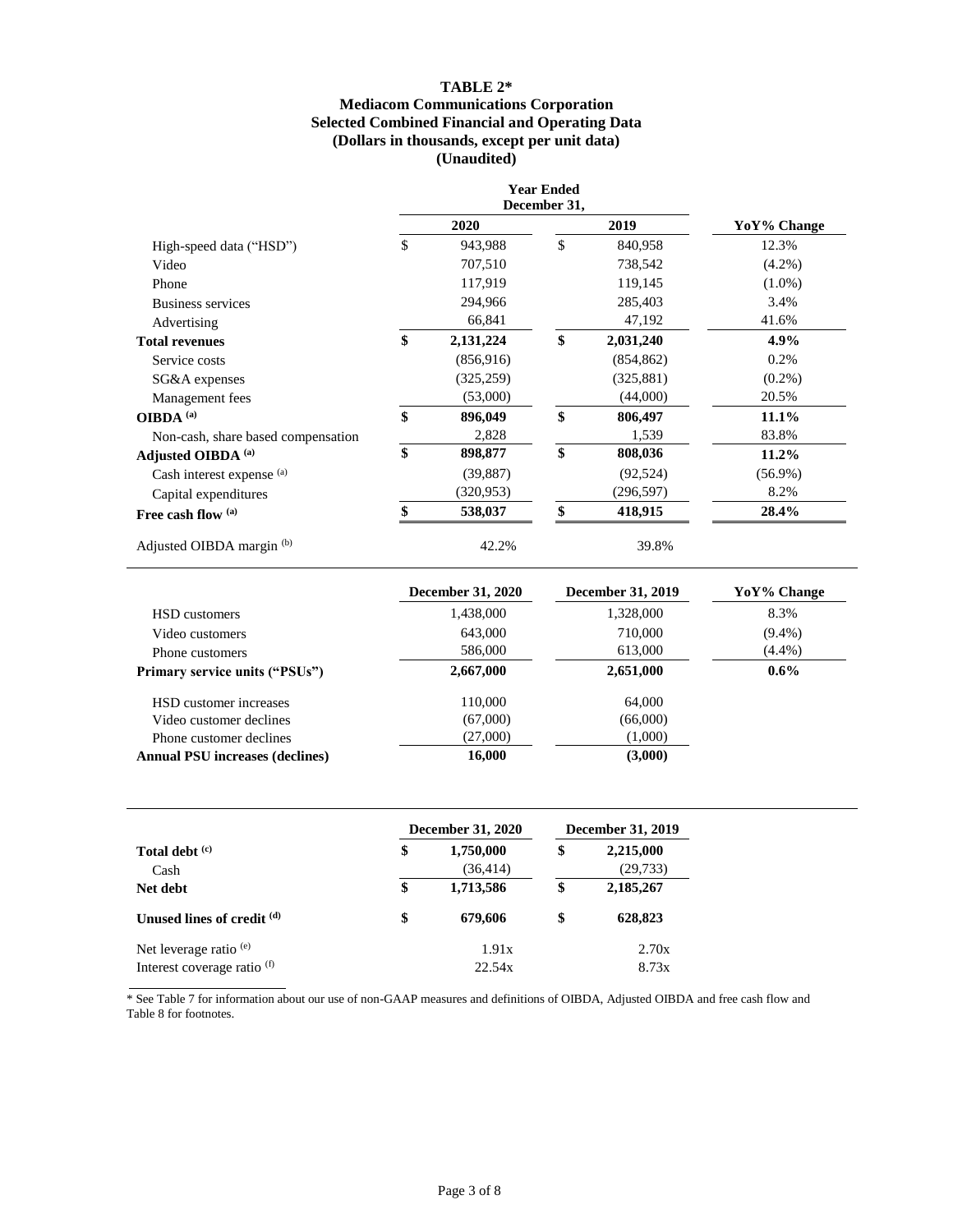## **TABLE 3\* Mediacom Communications Corporation Selected Combined Financial and Operating Data (Dollars in thousands, except per unit data) (Unaudited)**

|                                   | <b>Three Months Ended</b><br><b>December 31, 2020</b> |                                     |    |                     |                     |    |                                    |
|-----------------------------------|-------------------------------------------------------|-------------------------------------|----|---------------------|---------------------|----|------------------------------------|
|                                   |                                                       | <b>Mediacom</b><br><b>Broadband</b> |    | <b>Mediacom LLC</b> | <b>Eliminations</b> |    | <b>Mediacom</b><br><b>Combined</b> |
| High-speed data ("HSD")           | \$                                                    | 133,228                             | \$ | 116,575             |                     | \$ | 249,803                            |
| Video                             |                                                       | 89,272                              |    | 77,386              |                     |    | 166,658                            |
| Phone                             |                                                       | 15,632                              |    | 13,648              |                     |    | 29,280                             |
| <b>Business services</b>          |                                                       | 44,617                              |    | 29,704              |                     |    | 74,321                             |
| Advertising                       |                                                       | 25,916                              |    | 3,388               |                     |    | 29,304                             |
| <b>Total revenues</b>             | \$                                                    | 308,665                             | \$ | 240,701             |                     | \$ | 549,366                            |
| Service costs                     |                                                       | (109,791)                           |    | (95, 899)           |                     |    | (205, 690)                         |
| SG&A expenses                     |                                                       | (49,611)                            |    | (32,001)            |                     |    | (81,612)                           |
| Management fees                   |                                                       | (9,600)                             |    | (6,400)             |                     |    | (16,000)                           |
| OIBDA <sup>(a)</sup>              | \$                                                    | 139,663                             | \$ | 106,401             |                     | \$ | 246,064                            |
| Investment income from affiliate  |                                                       |                                     |    | 4,500               | (4,500)             |    |                                    |
| Non-cash share-based compensation |                                                       | 385                                 |    | 322                 |                     |    | 707                                |
| Adjusted OIBDA (a)                | \$                                                    | 140,048                             | \$ | 111,223             | (4,500)             | \$ | 246,771                            |
| Cash interest expense (a)         |                                                       | (3,214)                             |    | (3,593)             |                     |    | (6,807)                            |
| Capital expenditures              |                                                       | (45, 832)                           |    | (42,763)            |                     |    | (88, 595)                          |
| Dividend to preferred members     |                                                       | (4,500)                             |    |                     | 4,500               |    |                                    |
| Free cash flow (a)                | \$                                                    | 86,502                              | \$ | 64,867              |                     | \$ | 151,369                            |

|                                       | <b>Mediacom</b><br><b>Broadband</b> | <b>Mediacom LLC</b> | <b>Mediacom</b><br><b>Combined</b> |
|---------------------------------------|-------------------------------------|---------------------|------------------------------------|
| <b>HSD</b> customers                  | 784,000                             | 654,000             | 1,438,000                          |
| Video customers                       | 350,000                             | 293,000             | 643,000                            |
| Phone customers                       | 320,000                             | 266,000             | 586,000                            |
| <b>Primary service units ("PSUs")</b> | 1,454,000                           | 1,213,000           | 2,667,000                          |
| HSD customer increases                | 3.000                               | 10,000              | 13,000                             |
| Video customer declines               | (11,000)                            | (9,000)             | (20,000)                           |
| Phone customer declines               | (8,000)                             | (5,000)             | (13,000)                           |
| <b>Ouarterly PSU declines</b>         | (16,000)                            | (4,000)             | (20,000)                           |

|                             | <b>Mediacom</b><br><b>Broadband</b> |                     | <b>Mediacom LLC</b> |                      | <b>Mediacom</b><br><b>Combined</b> |                        |
|-----------------------------|-------------------------------------|---------------------|---------------------|----------------------|------------------------------------|------------------------|
| Total debt (c)<br>Cash      | \$                                  | 905,313<br>(19,008) | \$                  | 844,688<br>(17, 406) | \$                                 | 1,750,000<br>(36, 414) |
| Net debt                    | \$                                  | 886,305             | \$                  | 827,282              | \$                                 | 1,713,586              |
| Unused lines of credit (d)  | \$                                  | 365,846             | \$                  | 313,760              | \$                                 | 679,606                |
| Net leverage ratio $(e)$    |                                     | 1.58x               |                     | 1.86x                |                                    | 1.74x                  |
| Interest coverage ratio (f) |                                     | 43.57x              |                     | 30.96x               |                                    | 36.25x                 |

\* See Table 7 for information about our use of non-GAAP measures and definitions of OIBDA, Adjusted OIBDA and free cash flow and Table 8 for footnotes.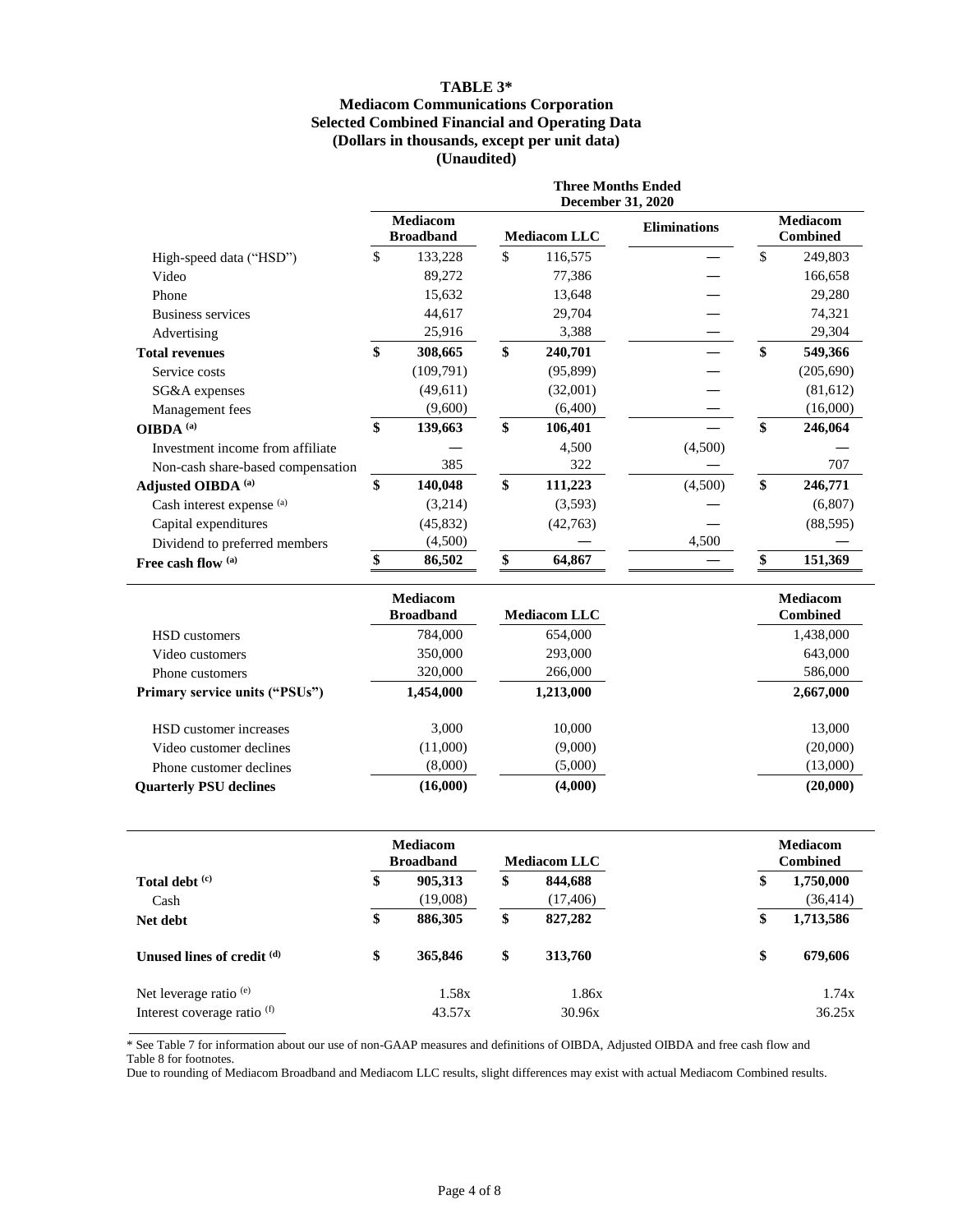## **TABLE 4\* Mediacom Communications Corporation Selected Combined Financial and Operating Data (Dollars in thousands, except per unit data) (Unaudited)**

|                                   | <b>Three Months Ended</b><br><b>December 31, 2019</b> |                                     |    |                     |                     |    |                                    |
|-----------------------------------|-------------------------------------------------------|-------------------------------------|----|---------------------|---------------------|----|------------------------------------|
|                                   |                                                       | <b>Mediacom</b><br><b>Broadband</b> |    | <b>Mediacom LLC</b> | <b>Eliminations</b> |    | <b>Mediacom</b><br><b>Combined</b> |
| High-speed data ("HSD")           | \$                                                    | 117,823                             | \$ | 99,997              |                     | \$ | 217,820                            |
| Video                             |                                                       | 96,878                              |    | 81,775              |                     |    | 178,653                            |
| Phone                             |                                                       | 16,103                              |    | 13,823              |                     |    | 29,926                             |
| <b>Business services</b>          |                                                       | 44,103                              |    | 28,536              |                     |    | 72,639                             |
| Advertising                       |                                                       | 12,737                              |    | 2,140               |                     |    | 14,877                             |
| <b>Total revenues</b>             | \$                                                    | 287,644                             | \$ | 226,271             |                     | \$ | 513,915                            |
| Service costs                     |                                                       | (112, 217)                          |    | (96, 574)           |                     |    | (208,791)                          |
| SG&A expenses                     |                                                       | (49,038)                            |    | (32,705)            |                     |    | (81,743)                           |
| Management fees                   |                                                       | (6,900)                             |    | (4,600)             |                     |    | (11,500)                           |
| OIBDA <sup>(a)</sup>              | \$                                                    | 119,489                             | \$ | 92,392              |                     | \$ | 211,881                            |
| Investment income from affiliate  |                                                       |                                     |    | 4,500               | (4,500)             |    |                                    |
| Non-cash share-based compensation |                                                       | 204                                 |    | 181                 |                     |    | 385                                |
| Adjusted OIBDA (a)                | \$                                                    | 119,693                             | \$ | 97,073              | (4,500)             | \$ | 212,266                            |
| Cash interest expense (a)         |                                                       | (10,313)                            |    | (9,357)             |                     |    | (19,670)                           |
| Capital expenditures              |                                                       | (36,615)                            |    | (33,900)            |                     |    | (70, 515)                          |
| Dividend to preferred members     |                                                       | (4,500)                             |    |                     | 4,500               |    |                                    |
| Free cash flow (a)                | \$                                                    | 68,265                              | \$ | 53,816              |                     | \$ | 122,081                            |

|                                       | <b>Mediacom</b><br><b>Broadband</b> | <b>Mediacom LLC</b> | <b>Mediacom</b><br><b>Combined</b> |
|---------------------------------------|-------------------------------------|---------------------|------------------------------------|
| <b>HSD</b> customers                  | 732,000                             | 596,000             | 1,328,000                          |
| Video customers                       | 389,000                             | 321,000             | 710,000                            |
| Phone customers                       | 338,000                             | 275,000             | 613,000                            |
| <b>Primary service units ("PSUs")</b> | 1,459,000                           | 1,192,000           | 2,651,000                          |
| HSD customer increases                | 6.000                               | 6.000               | 12,000                             |
| Video customer declines               | (11,000)                            | (8,000)             | (19,000)                           |
| Phone customer declines               | (2,000)                             | (1,000)             | (3,000)                            |
| <b>Ouarterly PSU declines</b>         | (7,000)                             | (3,000)             | (10,000)                           |

|                                        | <b>Mediacom</b><br><b>Broadband</b> |    | <b>Mediacom LLC</b> | <b>Mediacom</b><br><b>Combined</b> |           |
|----------------------------------------|-------------------------------------|----|---------------------|------------------------------------|-----------|
| Total debt (c)                         | \$<br>1,102,625                     | \$ | 1,112,375           | \$                                 | 2,215,000 |
| Cash                                   | (15, 482)                           |    | (14,251)            |                                    | (29, 733) |
| Net debt                               | \$<br>1,087,143                     | \$ | 1,098,124           | \$                                 | 2,185,267 |
| Unused lines of credit (d)             | \$<br>266,871                       | \$ | 361,952             | \$                                 | 628,823   |
| Net leverage ratio $(e)$               | 2.27x                               |    | 2.83x               |                                    | 2.57x     |
| Interest coverage ratio <sup>(f)</sup> | 11.61x                              |    | 10.37x              |                                    | 10.79x    |

\* See Table 7 for information about our use of non-GAAP measures and definitions of OIBDA, Adjusted OIBDA and free cash flow and Table 8 for footnotes.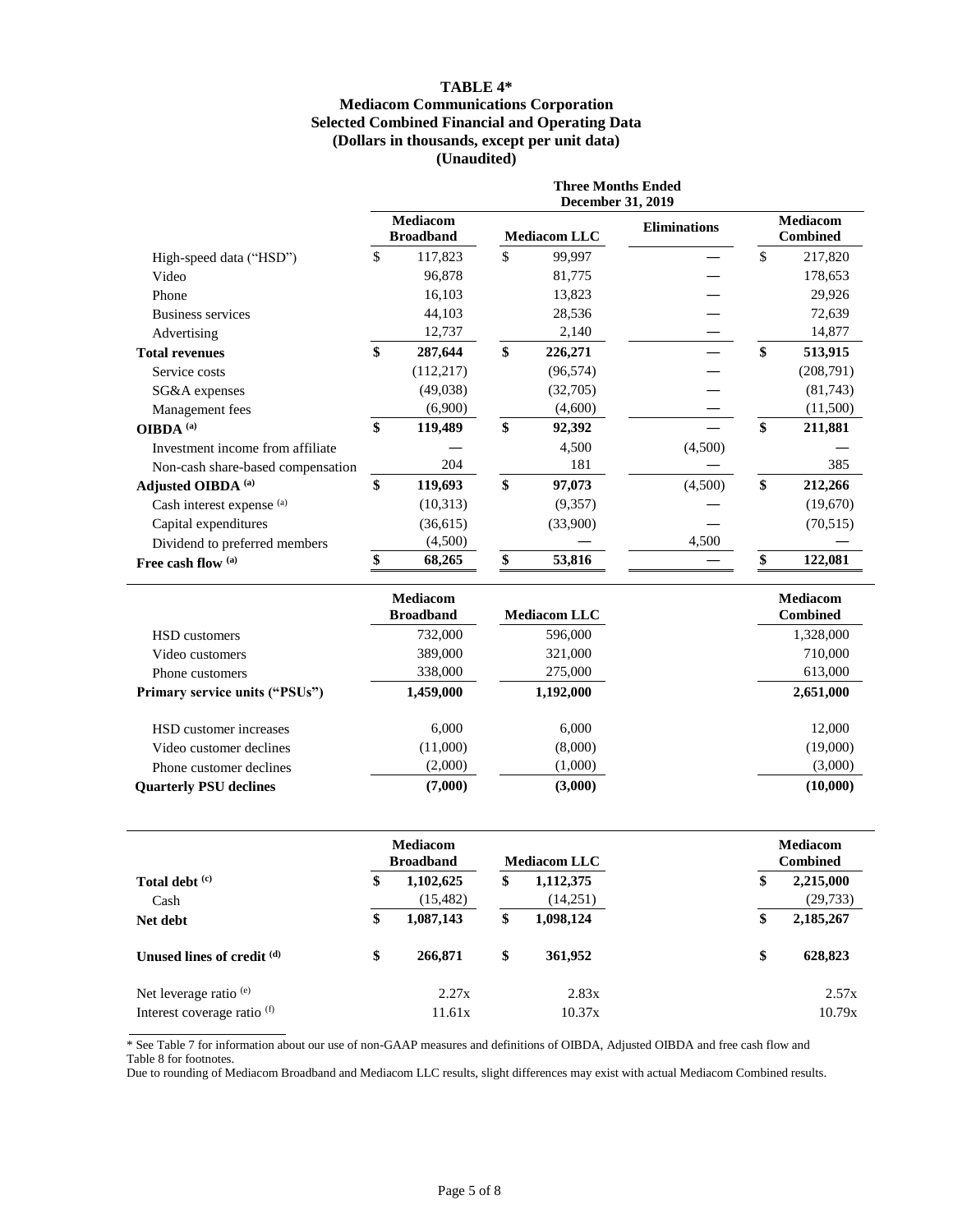## **TABLE 5\* Mediacom Communications Corporation Selected Combined Financial and Operating Data (Dollars in thousands, except per unit data) (Unaudited)**

|                                   | <b>Year Months Ended</b><br><b>December 31, 2020</b> |                                     |    |                     |                     |    |                                    |
|-----------------------------------|------------------------------------------------------|-------------------------------------|----|---------------------|---------------------|----|------------------------------------|
|                                   |                                                      | <b>Mediacom</b><br><b>Broadband</b> |    | <b>Mediacom LLC</b> | <b>Eliminations</b> |    | <b>Mediacom</b><br><b>Combined</b> |
| High-speed data ("HSD")           | \$                                                   | 505,822                             | \$ | 438,166             |                     | \$ | 943,988                            |
| Video                             |                                                      | 380,358                             |    | 327,152             |                     |    | 707,510                            |
| Phone                             |                                                      | 63,213                              |    | 54,706              |                     |    | 117,919                            |
| <b>Business services</b>          |                                                      | 177,651                             |    | 117,315             |                     |    | 294,966                            |
| Advertising                       |                                                      | 58,217                              |    | 8,624               |                     |    | 66,841                             |
| <b>Total revenues</b>             | \$                                                   | 1,185,261                           | \$ | 945,963             |                     | \$ | 2,131,224                          |
| Service costs                     |                                                      | (459, 973)                          |    | (396, 943)          |                     |    | (856, 916)                         |
| SG&A expenses                     |                                                      | (197, 153)                          |    | (128, 106)          |                     |    | (325, 259)                         |
| Management fees                   |                                                      | (31,800)                            |    | (21,200)            |                     |    | (53,000)                           |
| OIBDA <sup>(a)</sup>              | \$                                                   | 496,335                             | \$ | 399,714             |                     | \$ | 896,049                            |
| Investment income from affiliate  |                                                      |                                     |    | 18,000              | (18,000)            |    |                                    |
| Non-cash share-based compensation |                                                      | 1,509                               |    | 1,319               |                     |    | 2,828                              |
| Adjusted OIBDA <sup>(a)</sup>     | \$                                                   | 497,844                             | \$ | 419,033             | (18,000)            | \$ | 898,877                            |
| Cash interest expense (a)         |                                                      | (19, 462)                           |    | (20, 425)           |                     |    | (39, 887)                          |
| Capital expenditures              |                                                      | (164, 959)                          |    | (155,994)           |                     |    | (320, 953)                         |
| Dividend to preferred members     |                                                      | (18,000)                            |    |                     | 18,000              |    |                                    |
| Free cash flow (a)                |                                                      | 295,423                             |    | 242,614             |                     |    | 538,037                            |

|                                        | <b>Mediacom</b>  |                     | <b>Mediacom</b> |
|----------------------------------------|------------------|---------------------|-----------------|
|                                        | <b>Broadband</b> | <b>Mediacom LLC</b> | <b>Combined</b> |
| <b>HSD</b> customers                   | 784,000          | 654,000             | 1,438,000       |
| Video customers                        | 350,000          | 293,000             | 643,000         |
| Phone customers                        | 320,000          | 266,000             | 586,000         |
| <b>Primary service units ("PSUs")</b>  | 1,454,000        | 1,213,000           | 2,667,000       |
| HSD customer increases                 | 52,000           | 58,000              | 110,000         |
| Video customer declines                | (39,000)         | (28,000)            | (67,000)        |
| Phone customer declines                | (18,000)         | (9,000)             | (27,000)        |
| <b>Annual PSU</b> (declines) increases | (5,000)          | 21,000              | 16,000          |

|                             | <b>Mediacom</b><br><b>Broadband</b> |    | <b>Mediacom LLC</b> | <b>Mediacom</b><br><b>Combined</b> |           |
|-----------------------------|-------------------------------------|----|---------------------|------------------------------------|-----------|
| Total debt (c)              | \$<br>905,313                       | \$ | 844,688             | \$                                 | 1,750,000 |
| Cash                        | (19,008)                            |    | (17, 406)           |                                    | (36, 414) |
| Net debt                    | \$<br>886,305                       | \$ | 827,282             | \$                                 | 1,713,586 |
| Unused lines of credit (d)  | \$<br>365,846                       | \$ | 313,760             | \$                                 | 679,606   |
| Net leverage ratio $(e)$    | 1.78x                               |    | 1.97x               |                                    | 1.91x     |
| Interest coverage ratio (f) | 25.58x                              |    | 20.52x              |                                    | 22.54x    |

\* See Table 7 for information about our use of non-GAAP measures and definitions of OIBDA, Adjusted OIBDA and free cash flow and Table 8 for footnotes.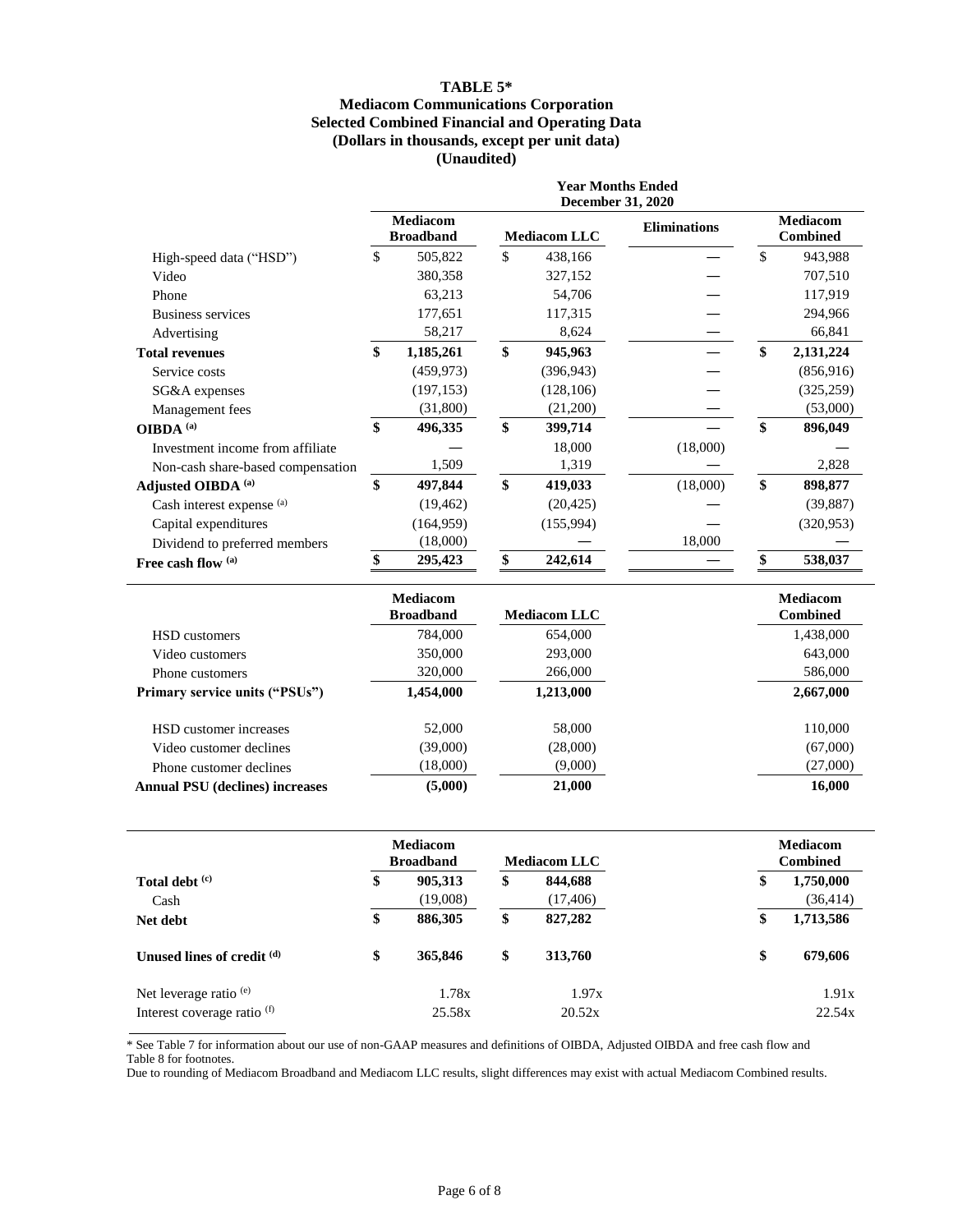## **TABLE 6\* Mediacom Communications Corporation Selected Combined Financial and Operating Data (Dollars in thousands, except per unit data) (Unaudited)**

|                                   | <b>Year Ended</b><br>December 31, 2019 |                                     |    |                     |                     |    |                                    |
|-----------------------------------|----------------------------------------|-------------------------------------|----|---------------------|---------------------|----|------------------------------------|
|                                   |                                        | <b>Mediacom</b><br><b>Broadband</b> |    | <b>Mediacom LLC</b> | <b>Eliminations</b> |    | <b>Mediacom</b><br><b>Combined</b> |
| High-speed data ("HSD")           | \$                                     | 455,828                             | \$ | 385,130             |                     | \$ | 840,958                            |
| Video                             |                                        | 402,240                             |    | 336,302             |                     |    | 738,542                            |
| Phone                             |                                        | 64,343                              |    | 54,802              |                     |    | 119,145                            |
| Business services                 |                                        | 173,822                             |    | 111,581             |                     |    | 285,403                            |
| Advertising                       |                                        | 39,578                              |    | 7,614               |                     |    | 47,192                             |
| <b>Total revenues</b>             | \$                                     | 1,135,811                           | \$ | 895,429             |                     | \$ | 2,031,240                          |
| Service costs                     |                                        | (461, 663)                          |    | (393, 199)          |                     |    | (854, 862)                         |
| SG&A expenses                     |                                        | (196, 527)                          |    | (129, 354)          |                     |    | (325, 881)                         |
| Management fees                   |                                        | (26,400)                            |    | (17,600)            |                     |    | (44,000)                           |
| OIBDA <sup>(a)</sup>              | \$                                     | 451,221                             | \$ | 355,276             |                     | \$ | 806,497                            |
| Investment income from affiliate  |                                        |                                     |    | 18,000              | (18,000)            |    |                                    |
| Non-cash share-based compensation |                                        | 816                                 |    | 723                 |                     |    | 1,539                              |
| Adjusted OIBDA (a)                | \$                                     | 452,037                             | \$ | 373,999             | (18,000)            | \$ | 808,036                            |
| Cash interest expense (a)         |                                        | (48,972)                            |    | (43, 552)           |                     |    | (92, 524)                          |
| Capital expenditures              |                                        | (155,704)                           |    | (140, 893)          |                     |    | (296, 597)                         |
| Dividend to preferred members     |                                        | (18,000)                            |    |                     | 18,000              |    |                                    |
| Free cash flow (a)                |                                        | 229,361                             | \$ | 189,554             |                     |    | 418,915                            |

|                                        | <b>Mediacom</b><br><b>Broadband</b> | <b>Mediacom LLC</b> | <b>Mediacom</b><br><b>Combined</b> |
|----------------------------------------|-------------------------------------|---------------------|------------------------------------|
| <b>HSD</b> customers                   | 732,000                             | 596,000             | 1,328,000                          |
| Video customers                        | 389,000                             | 321,000             | 710,000                            |
| Phone customers                        | 338,000                             | 275,000             | 613,000                            |
| <b>Primary service units ("PSUs")</b>  | 1,459,000                           | 1,192,000           | 2,651,000                          |
| HSD customer increases                 | 33,000                              | 31,000              | 64,000                             |
| Video customer declines                | (39,000)                            | (27,000)            | (66,000)                           |
| Phone customer declines                | (1,000)                             |                     | (1,000)                            |
| <b>Annual PSU</b> (declines) increases | (7,000)                             | 4.000               | (3,000)                            |

|                             | <b>Mediacom</b><br><b>Broadband</b> |                        | <b>Mediacom LLC</b> |                       | <b>Mediacom</b><br><b>Combined</b> |                        |
|-----------------------------|-------------------------------------|------------------------|---------------------|-----------------------|------------------------------------|------------------------|
| Total debt (c)<br>Cash      | \$                                  | 1,102,625<br>(15, 482) | \$                  | 1,112,375<br>(14,251) | \$                                 | 2,215,000<br>(29, 733) |
| Net debt                    | \$                                  | 1,087,143              | \$                  | 1,098,124             | \$                                 | 2,185,267              |
| Unused lines of credit (d)  | \$                                  | 266,871                | \$                  | 361,952               | \$                                 | 628,823                |
| Net leverage ratio $(e)$    |                                     | 2.40x                  |                     | 2.94x                 |                                    | 2.70x                  |
| Interest coverage ratio (f) |                                     | 9.23x                  |                     | 8.59x                 |                                    | 8.73x                  |

\* See Table 7 for information about our use of non-GAAP measures and definitions of OIBDA, Adjusted OIBDA and free cash flow and Table 8 for footnotes.